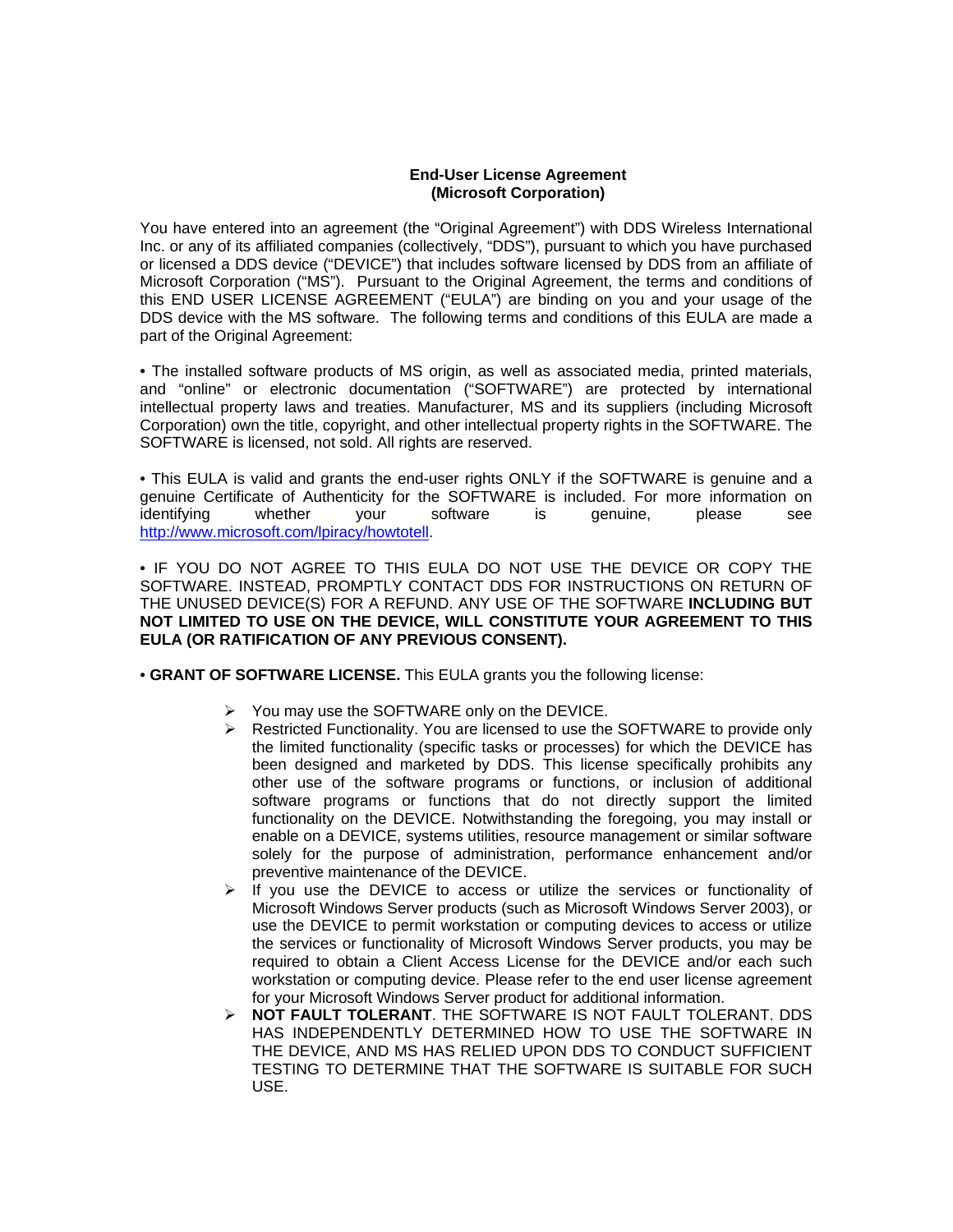- **NO WARRANTIES FOR THE SOFTWARE**. THE SOFTWARE is provided 'AS IS' and with all faults. THE ENTIRE RISK AS TO SATISFACTORY QUALITY, PERFORMANCE, ACCURACY, AND EFFORT (INCLUDING LACK OF NEGLIGENCE) IS WITH YOU. ALSO, THERE IS NO WARRANTY AGAINST INTERFERENCE WITH YOUR ENJOYMENT OF THE SOFTWARE OR AGAINST INFRINGEMENT. **IF YOU HAVE RECEIVED ANY WARRANTIES REGARDING THE DEVICE OR THE SOFTWARE, THOSE WARRANTIES DO NOT ORIGINATE FROM, AND ARE NOT BINDING ON MS.**
- No Liability for Certain Damages. **EXCEPT AS PROHIBITED BY LAW, MS SHALL HAVE NO LIABILITY FOR ANY INDIRECT, SPECIAL, CONSEQUENTIAL OR INCIDENTAL DAMAGES ARISING FROM OR IN CONNECTION WITH THE USE OR PERFORMANCE OF THE SOFTWARE. THIS LIMITATION SHALL APPLY EVEN IF ANY REMEDY FAILS OF ITS ESSENTIAL PURPOSE. IN NO EVENT SHALL MS BE LIABLE FOR ANY AMOUNT IN EXCESS OF U.S. TWO HUNDRED FIFTY DOLLARS (U.S.S250.00)**.
- **Restricted Uses**. The SOFTWARE is not designed or intended for use or resale in hazardous environments requiring fail-safe performance, such as in the operation of nuclear facilities, aircraft navigation or communication systems, air traffic control, or other devices or systems in which a malfunction of the SOFTWARE would result in foreseeable risk of injury or death to the operator of the device or system, or to others.
- **Limitations on Reverse Engineering, Decompilation and Disassembly**. You may not reverse engineer, decompile, or disassemble the SOFTWARE, except and only to the extent that such activity is expressly permitted by applicable law notwithstanding this limitation.
- **SOFTWARE as a Component of the DEVICE -Transfer**. This license may not be shared, transferred to or used concurrently on different computers. The SOFTWARE is licensed with the DEVICE as a single integrated product and may only be used with the DEVICE. If the SOFTWARE is not accompanied by a DEVICE, you may not use the SOFTWARE. You may permanently transfer all of your rights under this EULA only as part of a permanent sale or transfer of the DEVICE, provided you retain no copies of the SOFTWARE. If the SOFTWARE is an upgrade, any transfer must also include all prior versions of the SOFTWARE. This transfer must also include the Certificate of Authenticity label. The transfer may not be an indirect transfer, such as a consignment. Prior to the transfer, the end user receiving the SOFTWARE must agree to all the EULA terms.
- **Consent to Use of Data** You agree that MS, Microsoft Corporation and their affiliates may collect and use technical information gathered in any manner as part of product support services related to the SOFTWARE. MS, Microsoft Corporation and their affiliates may use this information solely to improve their products or to provide customized services or technologies to you. MS, Microsoft Corporation and their affiliates may disclose this information to others, but not in a form that personally identifies you.
- **Internet Gaming/Update Features**. If the SOFTWARE provides, and you choose to utilize, the Internet gaming or update features within the SOFTWARE, it is necessary to use certain computer systems, hardware, and software information to implement the features. By using these features, you explicitly authorize MS, Microsoft Corporation and/or their designated agent to use this information solely to improve their products or to provide customized services or technologies to you. MS or Microsoft Corporation may disclose this information to others, but not in a form that personally identifies you.
- **Internet-Based Services Components**. The SOFTWARE may contain components that enable and facilitate the use of certain Internet-based services. You acknowledge and agree that MS, Microsoft Corporation or their affiliates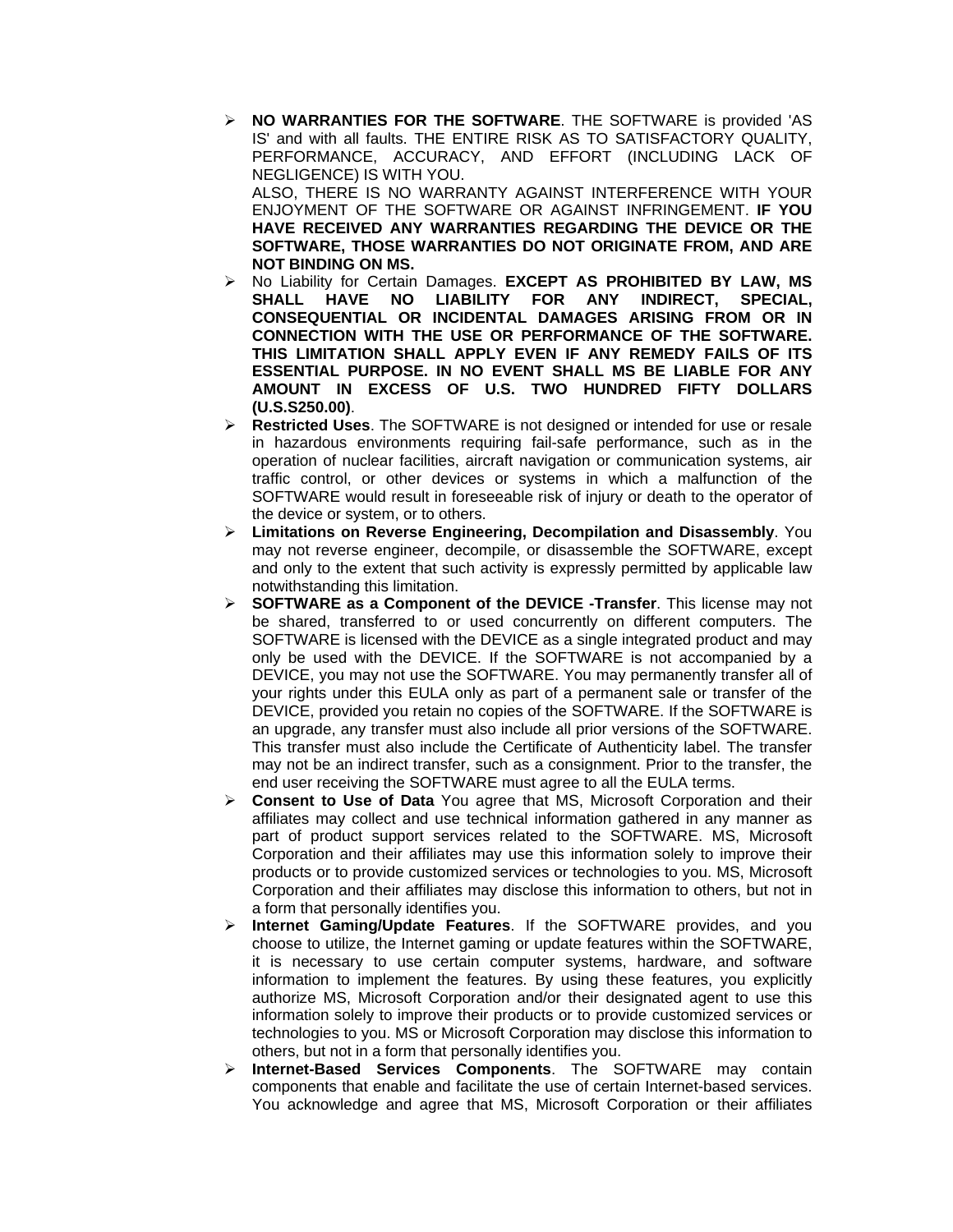may automatically check the version of the SOFTWARE and/or its components that you are utilizing and may provide upgrades or supplements to the SOFTWARE that may be automatically downloaded to your DEVICE. Microsoft Corporation or their affiliates do not use these features to collect any information that will be used to identify you or contact you. For more information about these features, please see the privacy statement at http://go.microsoft.com/fwlink/?LinkId=25243

- $\blacktriangleright$
- **Links to Third Partv Sites.** You may link to third party sites through the use of the SOFTWARE. The third party sites are not under the control of MS or Microsoft Corporation, and MS or Microsoft are not responsible for the contents of any third party sites, any links contained in third party sites, or any changes or updates to third party sites. MS or Microsoft Corporation is not responsible for webcasting or any other form of transmission received from any third party sites. MS or Microsoft Corporation are providing these links to third party sites to you only as a convenience, and the inclusion of any link does not imply an endorsement by MS or Microsoft Corporation of the third party site.
- **Notice Regarding Security**. To help protect against breaches of security and malicious software, periodically back up your data and system information, use security features such as firewalls, and install and use security updates.
- **No Rental/Commercial Hosting**. You may not rent, lease, lend or provide commercial hosting services with the SOFTWARE to others.
- **Separation of Components**. The SOFTWARE is licensed as a single product. Its component parts may not be separated for use on more than one computer.
- **Additional Software/Services**. This EULA applies to updates, supplements, add-on components, product support services, or Intemet-based services components ("Supplemental Components'), of the SOFTWARE that you may obtain from DDS, MS, Microsoft Corporation or their subsidiaries after the date you obtain your initial copy of the SOFTWARE, unless you accept updated terms or another agreement governs. If other terms are not provided along with such Supplemental Components and the Supplemental Components are provided to you by MS, Microsoft Corporation or their subsidiaries then you will be licensed by such entity under the same terms and conditions of this EULA, except that (i) MS, Microsoft Corporation or their subsidiaries providing the Supplemental Components will be the licensor with respect to such Supplemental Components in lieu of DDS for the purposes of the EULA, and (ii) TO THE MAXIMUM EXTENT PERMITTED BY APPLICABLE LAW, THE SUPPLEMENTAL COMPONENTS AND ANY (IF ANY) SUPPORT SERVICES RELATED TO THE SUPPLEMENTAL COMPONENTS ARE PROVIDED AS IS AND WITH ALL FAULTS. ALL OTHER DISCLAIMERS, LIMITATION OF DAMAGES, AND SPECIAL PROVISIONS PROVIDED BELOW AND/OR OTHERWISE WITH THE SOFTWARE SHALL APPLY TO SUCH SUPPLEMENTAL COMPONENTS. MS, Microsoft Corporation or their subsidiaries reserve the right to discontinue any lnternet-based services provided to you or made available to you through the use of the SOFTWARE.
- **Recovery Media**. If SOFTWARE is provided by DDS on separate media and labeled "Recovery Media" you may use the Recovery Media solely to restore or reinstall the SOFTWARE originally installed on the DEVICE.
- **Backup Copy**. You may make one (1) backup copy of the SOFTWARE. You may use this backup copy solely for your archival purposes and to reinstall the SOFTWARE on the DEVICE. Except as expressly provided in this EULA or by local law, you may not otherwise make copies of the SOFTWARE, including the printed materials accompanying the SOFTWARE. You may not loan rent, lend or otherwise transfer the backup copy to another user.
- **End User Proof of License**. If you acquired the SOFTWARE on a DEVICE, or on a compact disc or other media, a genuine Microsoft "Proof of